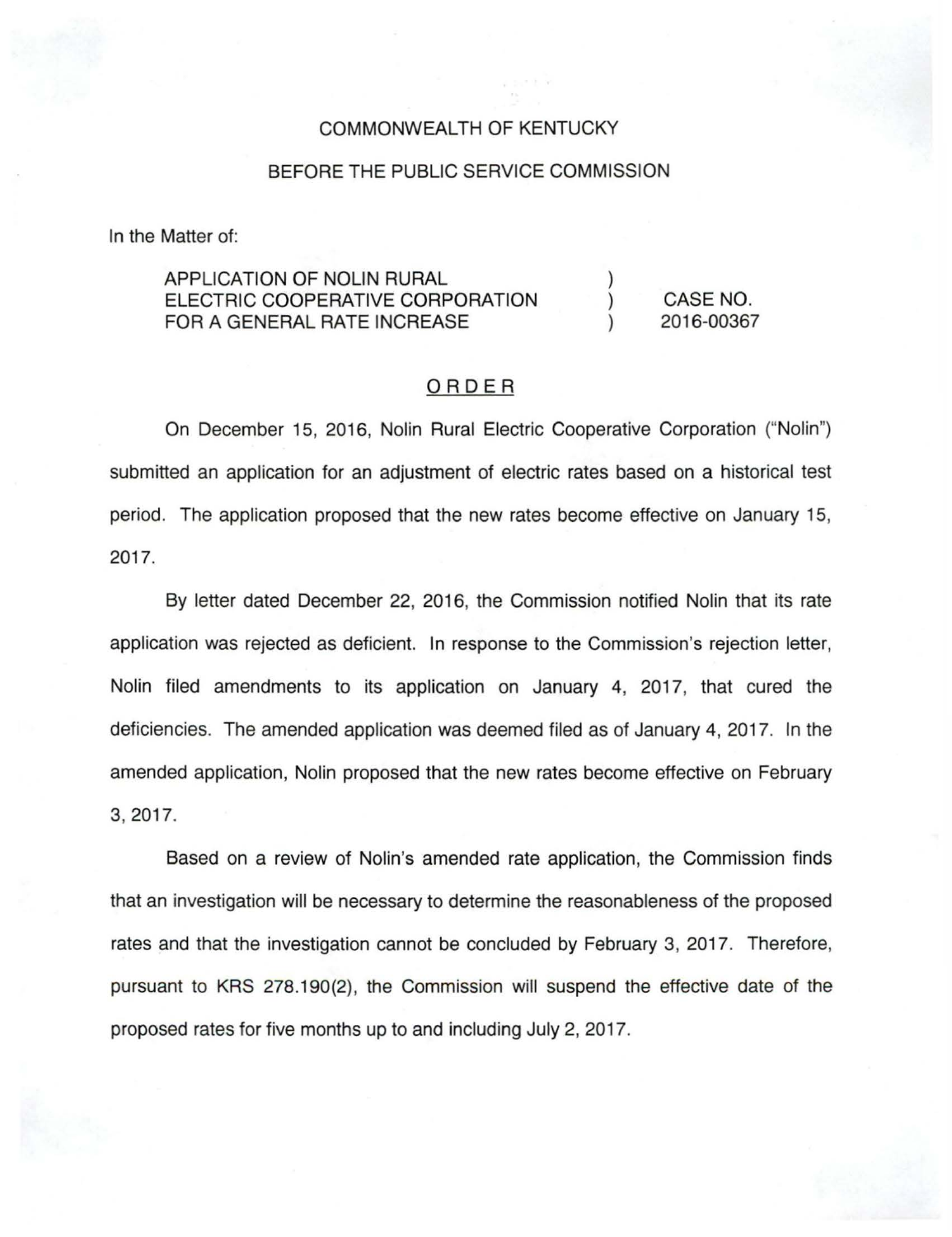IT IS HEREBY ORDERED that:

1. Nolin's rates are suspended for five months from February 3, 2017, up to and including July 2, 2017.

2. The procedural schedule set forth in the Appendix to this Order, which is attached hereto and incorporated herein, shall be followed.

3. a. Responses to requests for information in paper medium shall be appropriately bound, tabbed, and indexed and shall include the name of the witness responsible for responding to questions related to the information provided, with copies to all parties of record and ten copies to the Commission.

b. Each response shall be answered under oath or, for representatives of a public or private corporation or a partnership or an association or a governmental agency, be accompanied by a signed certification of the preparer or person supervising the preparation of the response on behalf of the entity that the response is true and accurate to the best of that person's knowledge, information, and belief formed after a reasonable inquiry.

c. Any party shall make timely amendment to any prior response if it obtains information which indicates that the response was incorrect when made or, though correct when made, is now incorrect in any material respect.

d. For any request to which a party fails or refuses to furnish all or part of the requested information, that party shall provide a written explanation of the specific grounds for its failure to completely and precisely respond.

e. Careful attention should be given to copied material to ensure that it is legible. When the requested information has been previously provided in this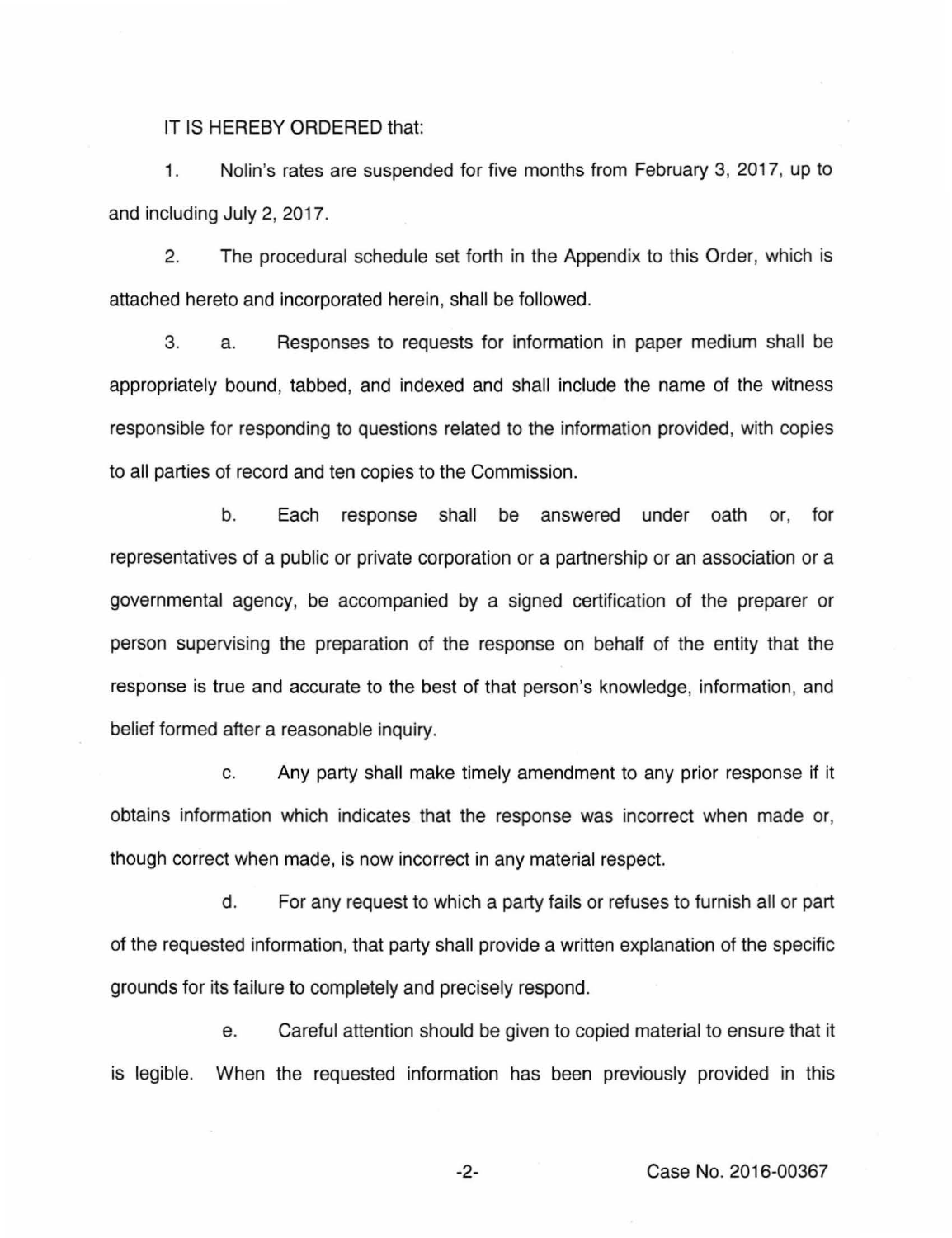proceeding in the requested format, reference may be made to the specific location of that information in responding to this request.

f. A party filing a paper containing personal information shall, in accordance with 807 KAR 5:001, Section 4(10), encrypt or redact the paper so that the personal information cannot be read.

4. Any party filing a paper with the Commission shall file an original and ten copies. The original and copies shall be appropriately bound, tabbed, and indexed.

5. Any motion to intervene filed after January 17, 2017, shall show a basis for intervention and good cause for being untimely. If the untimely motion is granted, the movant shall accept and abide by the existing procedural schedule

6. Nolin shall give notice of the hearing in accordance with the provisions set out in 807 KAR 5:001, Section 9(2)(b). In addition, the notice of hearing shall include the following statement: "This hearing will be streamed live and may be viewed on the PSC website, psc.ky.gov." At the time publication is requested, Nolin shall forward a duplicate of the notice and request to the Commission.

7. At any public hearing in this matter, neither opening statements nor summarization of direct testimonies shall be permitted.

8. Pursuant to KRS 278.360 and 807 KAR 5:001 , Section 9(9), a digital video transcript shall be made of the hearing.

9. Motions for extensions of time with respect to the schedule herein shall be made in writing and will be granted only upon a showing of good cause.

10. Nothing contained herein shall prevent the Commission from entering further Orders in this matter.

-3- Case No. 2016-00367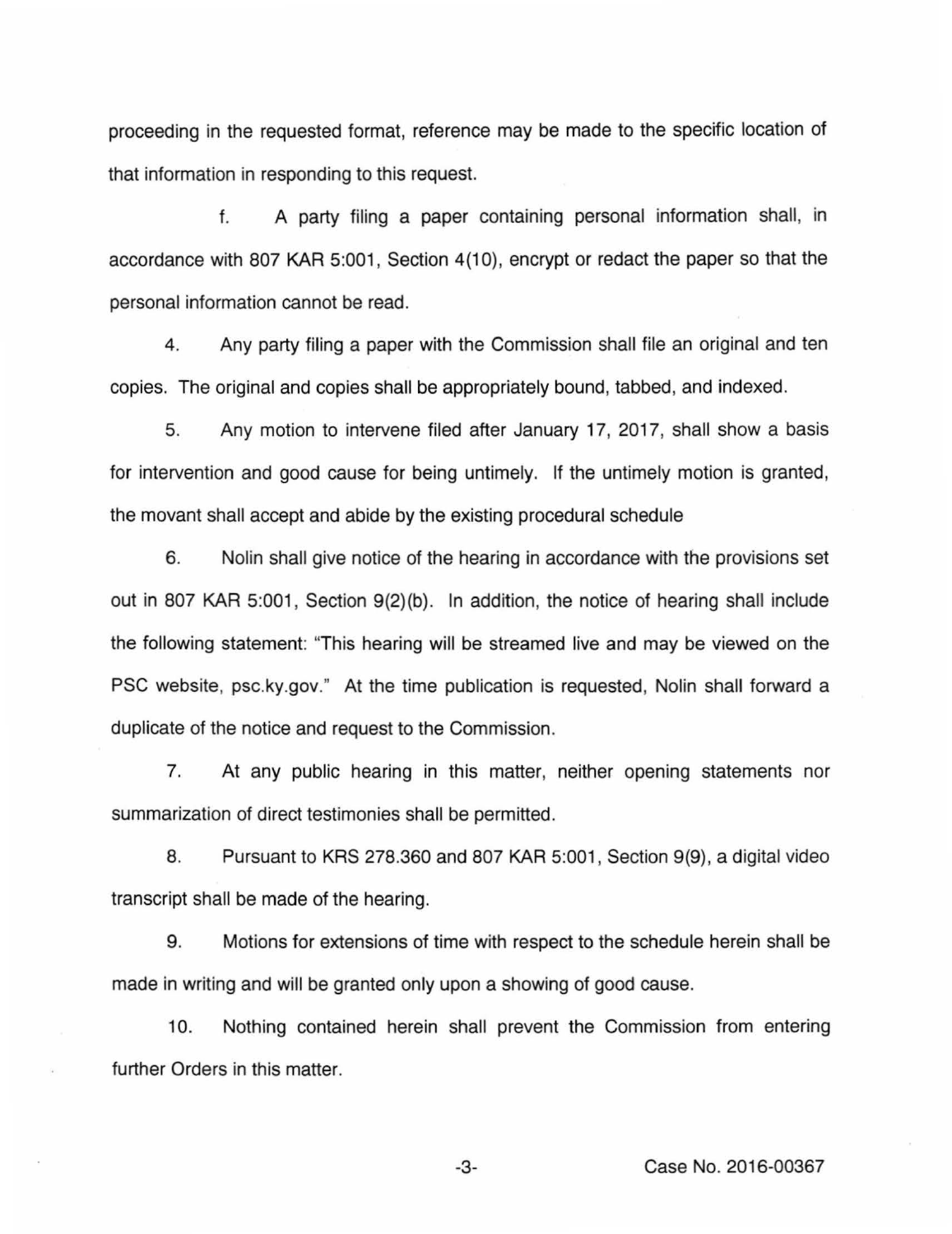By the Commission



ATTEST: Jalina R. Matheus

Case No. 2016-00367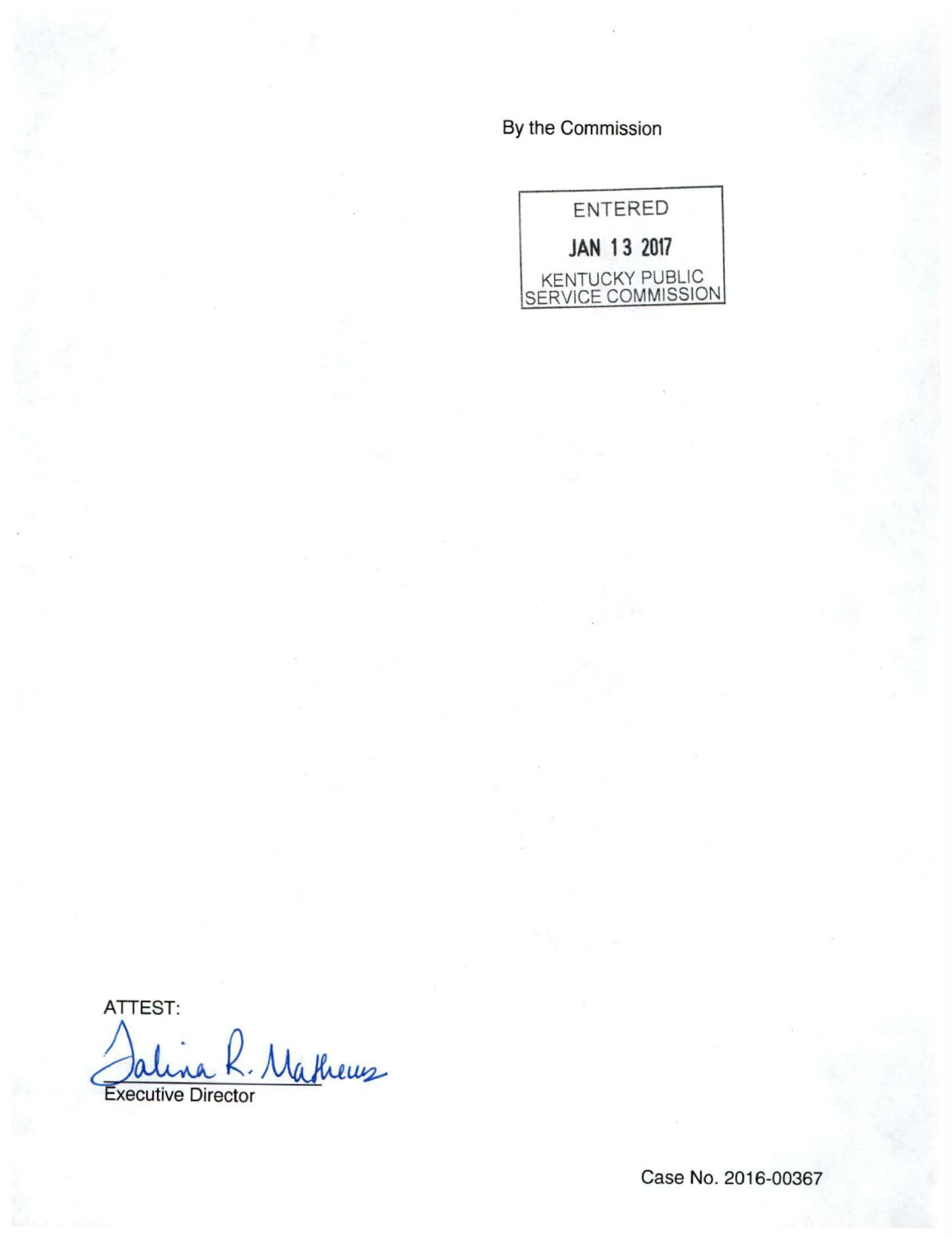# APPENDIX

## APPENDIX TO AN ORDER OF THE KENTUCKY PUBLIC SERVICE COMMISSION IN CASE NO. 2016-00367 DATED **JAN \3 2017**

| All initial requests for information to Nolin                                                                                                                   |
|-----------------------------------------------------------------------------------------------------------------------------------------------------------------|
| Nolin shall file responses to initial requests                                                                                                                  |
| All supplemental requests for information to                                                                                                                    |
| Nolin shall file responses to supplemental                                                                                                                      |
| Intervenor testimony, if any, in verified prepared form,                                                                                                        |
| All requests for information to Intervenors shall be                                                                                                            |
| Intervenors shall file responses to requests for                                                                                                                |
| Nolin shall file, in verified form, its rebuttal                                                                                                                |
|                                                                                                                                                                 |
| Public Hearing to be held in Hearing Room 1<br>of the Commission's offices at 211 Sower Boulevard,<br>Frankfort, Kentucky, for the purpose of cross-examination |
|                                                                                                                                                                 |